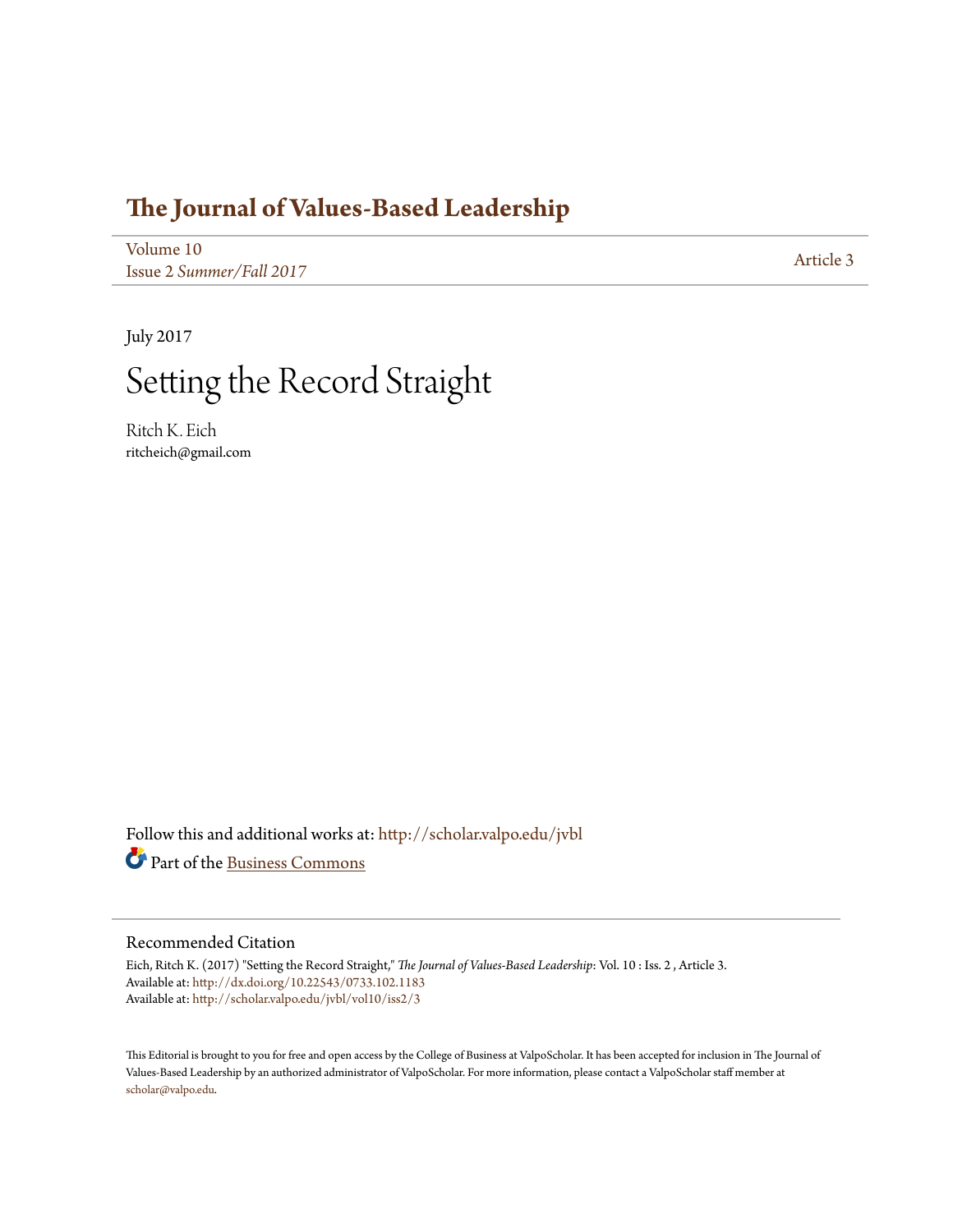## *Setting the Record Straight*

### *― Ritch K. Eich,* Member of the *JVBL* International Editorial Board

True leaders – in business, government, and in the press – seek the truth to communicate an accurate accounting to others, i.e., to relate the truth with a high degree of certainty.

We are living in a time unlike any other when the sheer number and viciousness of conspiracy theorists and "fake news" true believers know no bounds; where so-called "leaders" regularly espouse hatred of many traditional media and treat reporters with disgust and disrespect. Wild, unsubstantiated claims bombard the news waves every day and night. And, all too often, they are going unchecked with more accepting the ratcheted-up rhetoric of lying and deceit. While I am not a psychologist, I do worry that not only may the First Amendment to the U.S. Constitution be in jeopardy but also that criminal behavior will increase.

Traditional or mainstream media, like us, are imperfect and make mistakes. And when they do, they must acknowledge their errors. To paraphrase what my colleague Norm Hartman once said, reporters and editors must increasingly hold our leaders accountable for real answers rather than change-the-subject techniques that are taught in basic media training.

When you are the press secretary to the President of the United States, or the public affairs officer for a Fortune 100 company, much of your success relies upon your ability to effectively communicate with the media. As a former public affairs officer in the naval reserve and the private sector, I understand the very real challenges of being a conduit between the press and the organization you represent. However, if there's one lesson I've learned, it is that credibility, respect, and integrity are paramount. Without these qualities, reporters will always second-guess you, and you will have difficulty getting your message heard.

The press secretary to the President of the United States is charged with communicating the Commander-in-Chief's message to the American people through his interactions with the press. Sean Spicer is a classic case study in how not to deal with the media. The White House has a responsibility to communicate with U.S. citizens, as well as our allies around the world. One of the tenets of the founders of the U.S. was to ensure that no one, including the President, would ever be able to secure absolute power. Freedom of the press plays a major part in guaranteeing that the U.S. remains a democracy. Working with the press is seldom easy, whether you agree or disagree with what they are reporting.

I suspect like many of you I was taught to not only place a very high value on the importance of a free press, but to depend on it. Inherent in that trust, however, was to make sound judgments about what I read, listened to or watched, always carefully evaluating its veracity as best as I could determine.

Changes in media organizations — new and old — have been frequent and profound. And, the process continues. With the decline of dailies across our country, a few mainline news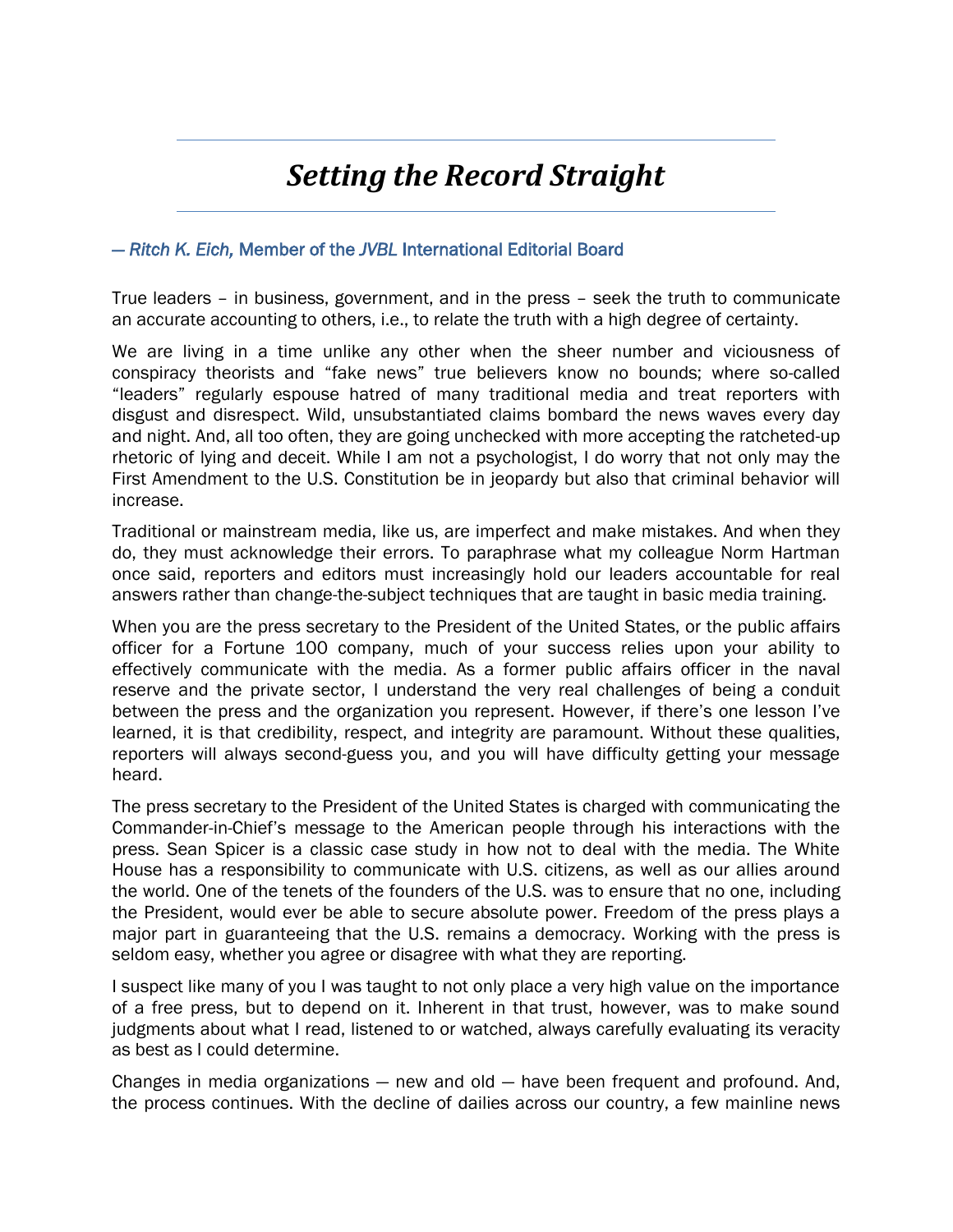organizations like the *Wall Street Journal*, the *Washington Post*, and the *New York Times* seem to be holding their own, in print and online. They appear to be as committed as ever to the pursuit of the truth. That said, they are being challenged as never before.

When Mike McCurry was press secretary to former President Bill Clinton, he used his dry sense of humor, combined with an interpersonal style and a high degree of cooperation to enable him to succeed in his position. He told me that his goal was always to provide the press with honest, credible information, and that he worked arduously inside the White House to get key players, including the president, to level with him. Mr. McCurry never felt as if he had been blindsided. I'm not sure the same can be said for Mr. Spicer.

If you want to get your message out, it is important to work with the outlets you use for communicating your message. You cannot expect the media to listen to you if you are not perceived as credible, respectful, or honest. What my fellow public affairs colleagues and I have learned, is that if you embrace the following, you will likely enjoy a more productive relationship with the press as well as your constituents:

- *Be Consistent*. Just because you do something every day, doesn't mean you're being consistent. If press briefings or press releases are perceived as unreliable or and in constant chaos, your message will never be heard. Recent White House press briefings have been inconsistent in messaging, and haphazard in presentation. According to Bill Wilson, a former naval reserve public affairs officer and television newsman with many decades of experience, if you want your message to be heard, it needs consistency. Get your facts – and story – straight.
- *Be Empathetic.* If you've been in someone else's shoes, you'll have a better understanding of the challenges that person or persons face. As a former newsman and company CEO, Wilson understood how the media worked, and as a result, could empathize with them — even if they didn't always see eye-to-eye. While not every press secretary or public affairs officer has the kind of experience Wilson does, they can show respect for journalists who have a job to do, and try to put themselves in their shoes. Interestingly, Wilson learned the importance of trust early on as a pilot and now as a flight instructor.
- *Respect Your Audience*. The press is on the frontline, and considers it their mission to uncover the truth. The news media also happens to be big business. Breaking stories sell, so it's unlikely the media is going to back off easily. According to Wilson, it's not the press secretary's job to do the reporter's job for him or her. But it is important to be responsive — and honest. If not, your reputation will suffer. Respect the needs of the media, and they will generally respond in kind.
- *Be Honest*. Dealing with the media can be challenging and frustrating. According to Larry Ames, former assistant sports editor at the *Boston Globe*, retired sports editor of the *Ventura County Star* and author of the forthcoming book, *Never Dull*, it is crucial to be open in all matters: "Honesty, quickly delivered, is all you ever need to know." When the media knows you're being upfront, even if it's to say that you can't comment on something or share information, your honesty leads to trust. Trust is essential in any relationship.
- *Learn from Your Mistakes*. Everyone makes mistakes it's what makes us human. Learning from them makes us better at what we do. If you make a mistake, own up to